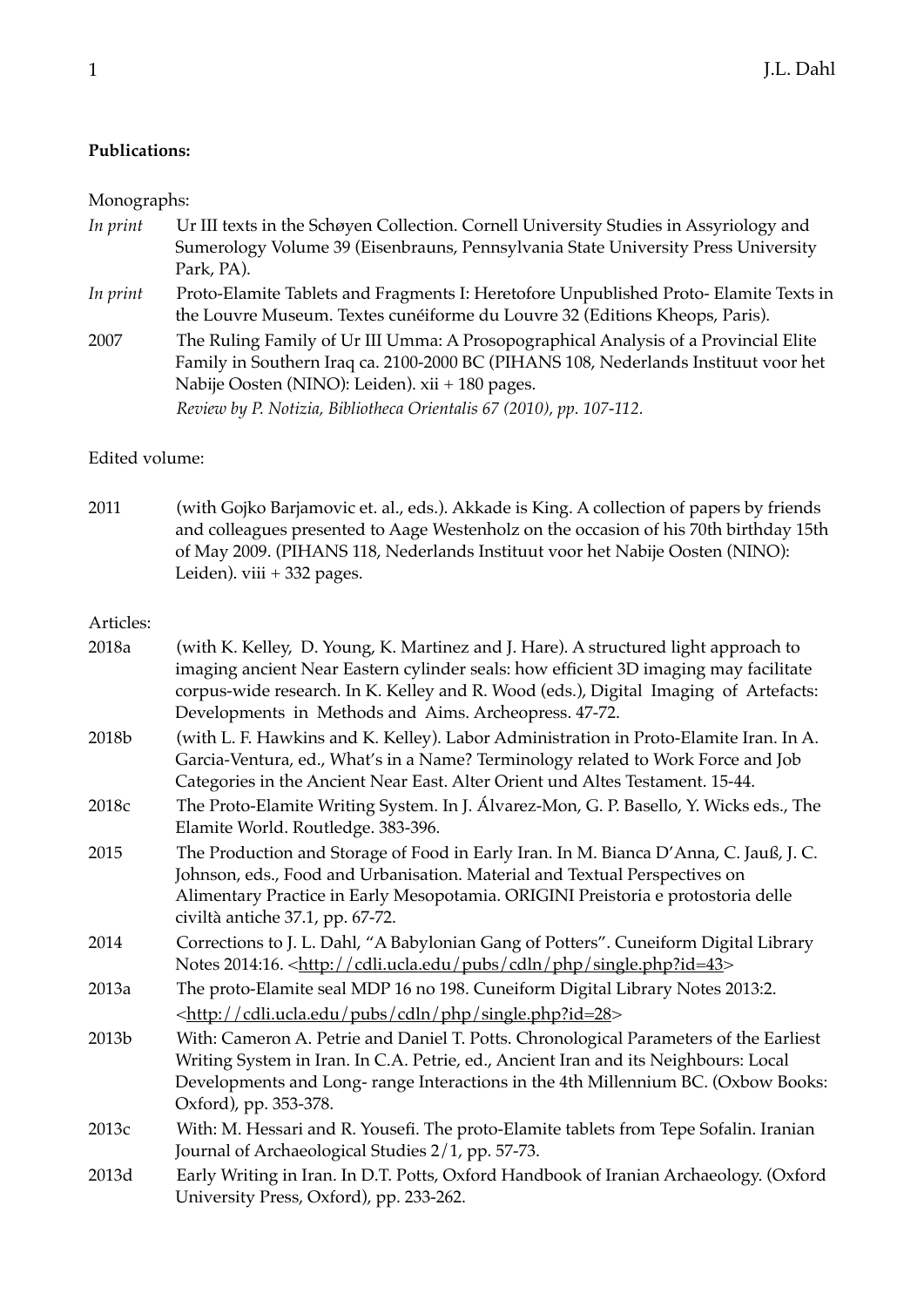| 2012a             | New and old joins in the Louvre proto-Elamite tablet collection. Cuneiform Digital<br>Library Notes 2012:006 <http: cdli.ucla.edu="" cdln="" php="" pubs="" single.php?id="26"></http:>                                                                        |
|-------------------|----------------------------------------------------------------------------------------------------------------------------------------------------------------------------------------------------------------------------------------------------------------|
| 2012b             | The marks of writing. Iran 50, pp. 1-11.                                                                                                                                                                                                                       |
| 2011a             | With: Graeme Earl, Philip Basford, Alexander Bischoff, Alan Bowman, Charles<br>Crowther, Michael Hodgson, Leif Isaksen, Eleni Kotoula, Kirk Martinez, Hembo Pagi &                                                                                             |
|                   | Kathryn E. Piquette. Reflectance Transformation Imaging Systems for Ancient<br>Documentary Artefacts. Electronic Visualisation and the Arts (EVA 2011) <http: <br="">ewic.bcs.org/content/ConWebDoc/40587&gt;</http:>                                          |
| 2011b             | The Statue of Nin-e'iga. In J. L. Dahl, G. Barjamovich et. al., eds., Akkade is King.<br>(PIHANS 118, Nederlands Instituut voor het Nabije Oosten (NINO): Leiden), pp. 55-65.                                                                                  |
| 2010a             | Naming Ur III Years. In A. Kleinerman and J. M. Sasson, eds., Why Should Someone<br>Who Knows Something Conceal it? Cuneiform Studies in Honor of David I. Owen on<br>His 70th Birthday. (CDL Press: Bethesda), pp. 85-93.                                     |
| 2010b             | A Babylonian Gang of Potters. In L. Kogan et. al., eds., Proceedings of the 53e<br>Rencontre Assyriologique Internationale, Vol. 2: City Administration in the Ancient<br>Near East. (Babel und Bibel 5, Eisenbrauns: Winona Lake), pp. 275-305.               |
|                   | 2009 (2015) Early Writing in Iran, a Reappraisal. Iran 47, pp. 23-31.                                                                                                                                                                                          |
|                   | Translated into Persian by P. Daneshmand and published in the Iranian journal Attar<br>68 (2015): pp. 3-14. <http: admin-<br="" athar="" files="" journal.richt.ir="" site1="" user_files_2cf6e2="">A-10-1-67-a963836.pdf&gt;.</http:>                         |
| 2007              | With: Laurent F. Hebenstreit. 19 Ur III texts in a Private Collection. Revue<br>d'Assyriologie, 101, pp. 35-49.                                                                                                                                                |
| 2006a             | Revisiting Bala, review article (Tonia Sharlach: Provincial Taxation and the Ur III State).<br>Journal of the American Oriental Society 126.1, pp. 77 - 88.                                                                                                    |
| 2006b             | Early Swine Herding. In B. Lion and C. Michel, eds., De la domestication au tabou : Le<br>cas des suidés dans le Proche-Orient ancien. (Travaux de la Maison René-Ginouvès 1,<br>De Boccard: Paris), pp. 31-38.                                                |
| 2005a             | Animal Husbandry in Susa During the Proto-Elamite Period. Studi Micenei ed Egeo-<br>Anatolici 47, pp. 81-134.                                                                                                                                                  |
| 2005b             | Complex Graphemes in Proto-Elamite. Cuneiform Digital Library Journal 2005:3.<br><http: 2005="" cdli.ucla.edu="" cdlj="" cdlj2005_003.html="" pubs=""></http:>                                                                                                 |
| 2004              | The Quest for Eternity. Studies in Neo-Sumerian Systems of Succession. In J.-G.<br>Dercksen, ed., Assyrian and Beyond: Studies Presented to Mogens Trolle Larsen.<br>(PIHANS 100, Nederlands Instituut voor het Nabije Oosten (NINO): Leiden), pp.<br>117-136. |
| 2003              | A Note on Ur III Text Duplicates. Cuneiform Digital Library Bulletin 2003:5                                                                                                                                                                                    |
|                   | <http: 2003="" cdlb="" cdlb2003_005.html="" cdli.ucla.edu="" pubs=""></http:>                                                                                                                                                                                  |
| 2002a             | Proto-Elamite Sign Frequencies. Cuneiform Digital Library Bulletin 2002:1<br><http: 2002="" cdlb="" cdlb2002_001.html="" cdli.ucla.edu="" pubs=""></http:>                                                                                                     |
| 2002 <sub>b</sub> | Land Allotments During The Third Dynasty of Ur: Some Observations. Altorientalische<br>Forschungen 29/2, pp. 330-338.                                                                                                                                          |
|                   |                                                                                                                                                                                                                                                                |